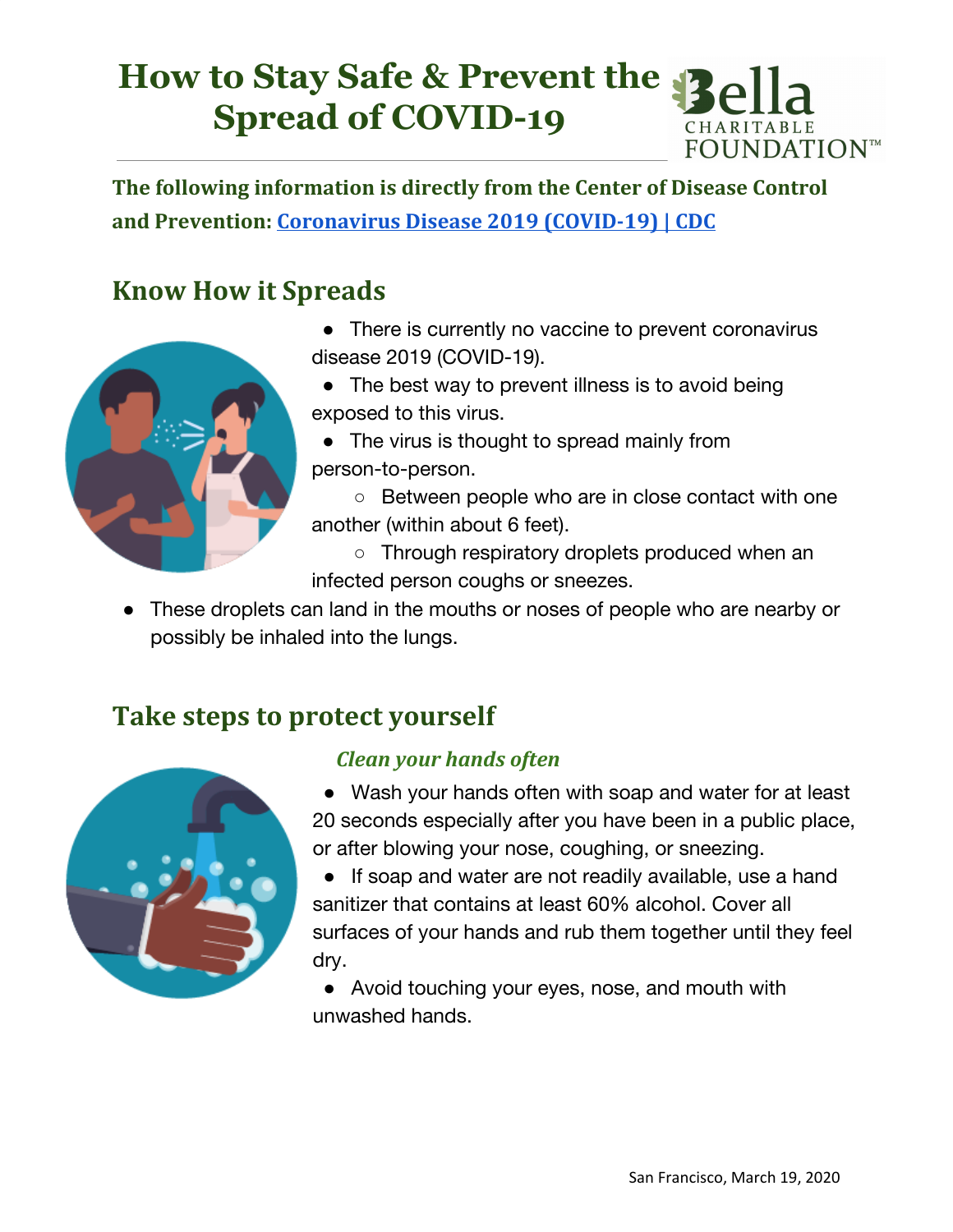# **How to Stay Safe & Prevent the Spread of COVID-19 FOUNDATION™**



#### *Avoid close contact*

● Avoid close contact with people who are sick

● Put distance between yourself and other people if COVID-19 is spreading in your community. This is especially important for [people](https://www.cdc.gov/coronavirus/2019-ncov/specific-groups/high-risk-complications.html) who are at higher risk of [getting](https://www.cdc.gov/coronavirus/2019-ncov/specific-groups/high-risk-complications.html) very sick.

## **Take steps to protect others**



### *Stay home if you're sick*

● Stay home if you are sick, except to get medical care. Learn [what to do if you are sick.](https://www.cdc.gov/coronavirus/2019-ncov/if-you-are-sick/steps-when-sick.html)



#### *Cover coughs and sneezes*

- Cover your mouth and nose with a tissue when you cough or sneeze or use the inside of your elbow.
	- Throw used tissues in the trash.

• Immediately wash your hands with soap and water for at least 20 seconds. If soap and water are not readily available, clean your hands with a hand sanitizer that contains at least 60% alcohol.